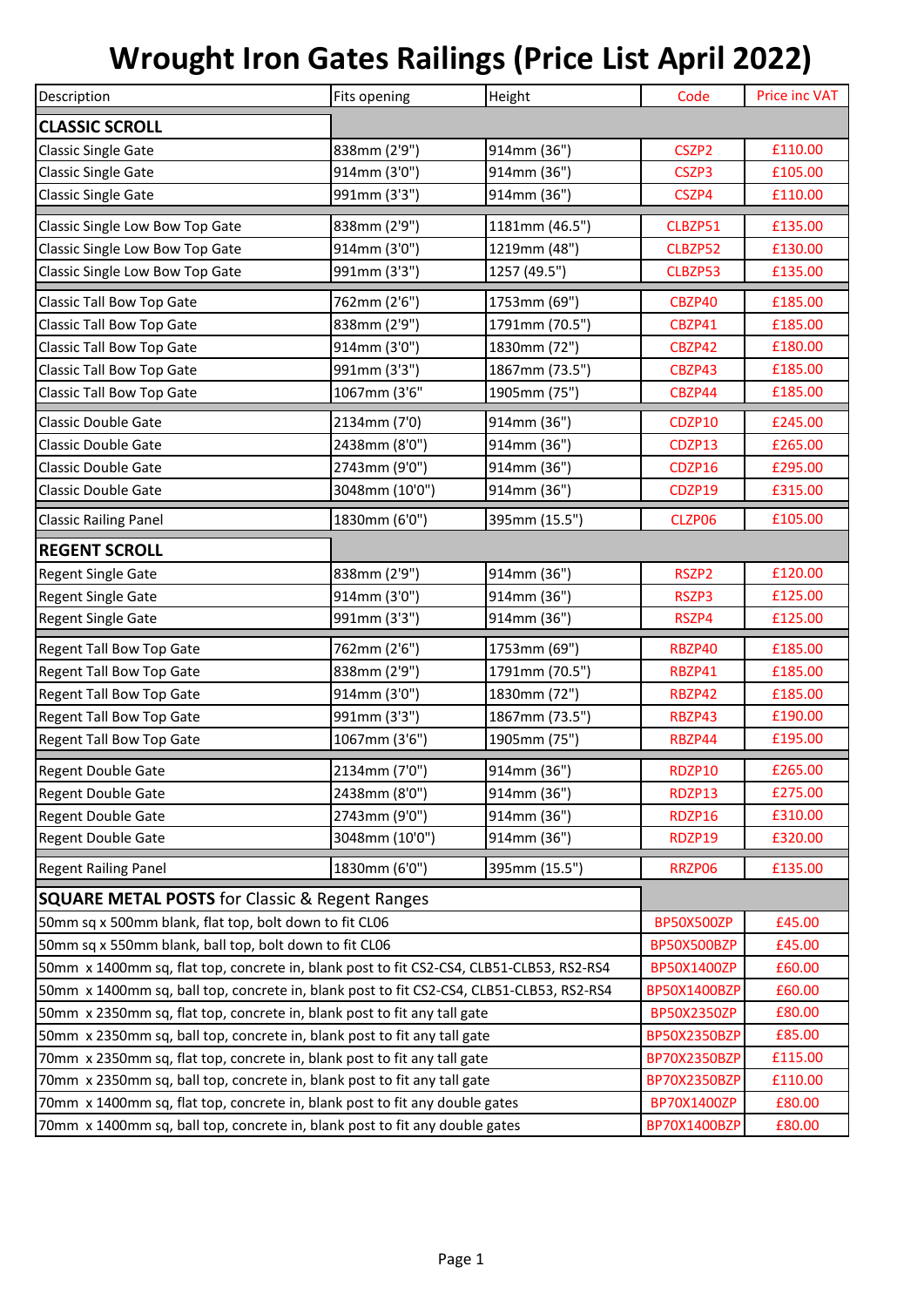| Description                                                                     | Fits opening         | Height        | Code                | <b>Price inc VAT</b> |
|---------------------------------------------------------------------------------|----------------------|---------------|---------------------|----------------------|
| <b>STIRLING SCROLL</b>                                                          |                      |               |                     |                      |
| <b>Stirling Low Single Gate</b>                                                 | 762mm (2'6")         | 914mm (36")   | ST01ZP              | £135.00              |
| <b>Stirling Low Single Gate</b>                                                 | 914mm (3'0")         | 914mm (36")   | ST03ZP              | £150.00              |
| <b>Stirling Low Single Gate</b>                                                 | 1067mm (3'6")        | 914mm (36")   | ST05ZP              | £160.00              |
| <b>Stirling Low Single Gate</b>                                                 | 1220mm (4'0")        | 914mm (36")   | ST07ZP              | £165.00              |
| <b>Stirling Tall Bow Single Gate</b>                                            | 762mm (2'6")         | 1755mm (69")  | ST40ZP              | £230.00              |
| <b>Stirling Tall Bow Single Gate</b>                                            | 914mm (3'0")         | 1830mm (72")  | ST42ZP              | £240.00              |
| <b>Stirling Tall Bow Single Gate</b>                                            | 1067mm (3'6")        | 1905mm (75")  | ST44ZP              | £250.00              |
| <b>Stirling Tall Bow Single Gate</b>                                            | 1220mm (4'0")        | 1980mm (78")  | ST46ZP              | £275.00              |
| <b>Stirling Double Gate</b>                                                     | 2134mm (7'0")        | 914mm (36")   | <b>ST10ZP</b>       | £290.00              |
| <b>Stirling Double Gate</b>                                                     | 2438mm (8'0")        | 914mm (36")   | ST13ZP              | £300.00              |
| <b>Stirling Double Gate</b>                                                     | 2743mm (9'0")        | 914mm (36")   | ST16ZP              | £345.00              |
| <b>Stirling Double Gate</b>                                                     | 3048mm (10'0")       | 914mm (36")   | ST19ZP              | £370.00              |
| <b>Stirling Double Gate</b>                                                     | 3353mm (11'0")       | 914mm (36")   | ST22ZP              | £385.00              |
| <b>Stirling Double Gate</b>                                                     | 3658mm (12'0")       | 914mm (36")   | ST25ZP              | £395.00              |
| Henley Low Bow Top Gate                                                         | 850-919mm (33.5-36") | 942mm (37")   | <b>HESB</b>         | £125.00              |
| Henley Low Bow Top Gate                                                         | 920-990mm (36-39")   | 942mm (37")   | <b>HESC</b>         | £125.00              |
| <b>Stirling Railing Panel</b>                                                   | 1830mm (6'0")        | 403mm (15.8") | ST06ZP              | £140.00              |
| <b>COURT HOOP TOP</b>                                                           |                      |               |                     |                      |
| <b>Court Single Gate</b>                                                        | 1000mm (3'3')        | 950mm (37.4") | CRZP05              | £160.00              |
| <b>Court Railing Panel</b>                                                      | 1830mm (6'0")        | 490mm (19.3") | CRZP03              | £145.00              |
| Court Fence Panel                                                               | 1830mm (6'0")        | 950mm (37.4") | CRZPO1              | £180.00              |
| <b>SQUARE METAL POSTS</b> for Stirling, Henley & Court Ranges                   |                      |               |                     |                      |
| 50mm sq x 500mm blank, flat top, bolt down to fit ST06, CR03                    |                      |               | <b>BP50X500ZP</b>   | £45.00               |
| 50mm sq x 550mm blank, ball top, bolt down to fit ST06, CR03                    |                      |               | <b>BP50X500BZP</b>  | £45.00               |
| 50mm x 1400mm sq, flat top, concrete in, blank post to fit ST01-STO7, ST10-ST13 |                      |               | BP50X1400ZP         | £60.00               |
| 50mm x 1450mm sq, ball top, concrete in, blank post to fit ST01-ST07, ST10-ST13 |                      |               | BP50X1400BZP        | £60.00               |
| 50mm x 2350mm sq, flat top, concrete in, blank post to fit any tall gate        |                      |               | <b>BP50X2350ZP</b>  | £80.00               |
| 50mm x 2350mm sq, ball top, concrete in, blank post to fit any tall gate        |                      |               | <b>BP50X2350BZP</b> | £85.00               |
| 70mm x 2350mm sq, flat top, concrete in, blank post to fit any tall gate        |                      |               | BP70X2350ZP         | £115.00              |
| 70mm x 2350mm sq, ball top, concrete in, blank post to fit any tall gate        |                      |               | <b>BP70X2350BZP</b> | £110.00              |
| 70mm x 1400mm sq, flat top, concrete in, blank post to fit any double gates     |                      |               | BP70X1400ZP         | £80.00               |
| 70mm x 1400mm sq, ball top, concrete in, blank post to fit any double gates     |                      |               | BP70X1400BZP        | £80.00               |
| 50mm x 960mm sq, flat top, bolt down, blank post to fit CR01                    |                      |               | <b>BP50X960ZP</b>   | £60.00               |
| 50mm x 1010mm sq, ball top, bolt down, blank post to fit CR01                   |                      |               | BP50X960BZP         | £65.00               |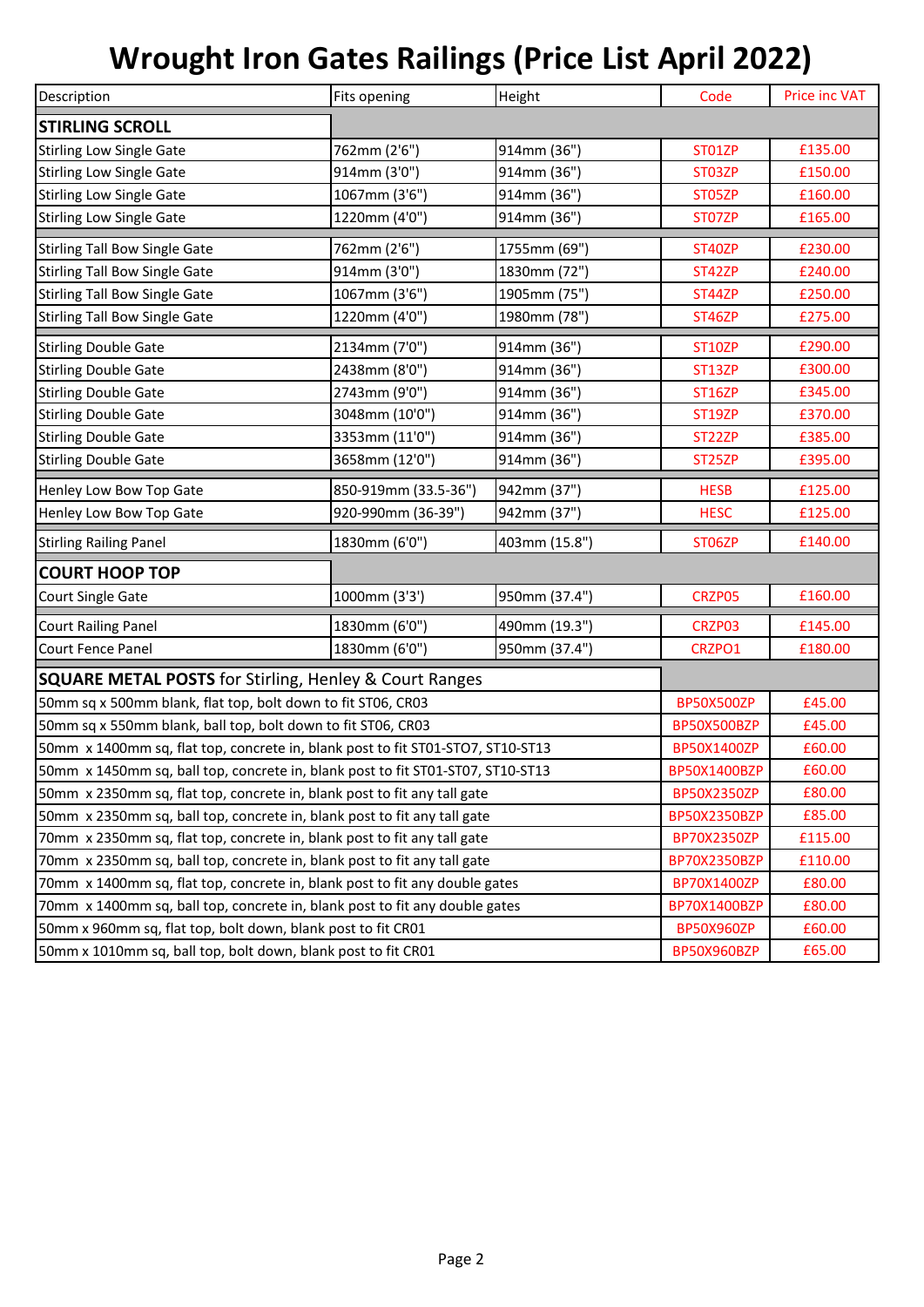| Description                                                                                   | Fits opening  | Height         | Code                | <b>Price inc VAT</b> |
|-----------------------------------------------------------------------------------------------|---------------|----------------|---------------------|----------------------|
| <b>ABBEY MODERN</b>                                                                           |               |                |                     |                      |
| Abbey Flat Top Single Gate                                                                    | 838mm (2'9")  | 812mm (32")    | ABZP31              | £130.00              |
| Abbey Flat Top Single Gate                                                                    | 914mm (3'0")  | 812mm (32")    | ABZP32              | £130.00              |
| Abbey Flat Top Single Gate                                                                    | 991mm (3'3")  | 812mm (32")    | ABZP33              | £130.00              |
| Abbey Low Bow Single Gate                                                                     | 914mm (3'0")  | 1340mm (52.8") | ABZP52              | £155.00              |
| Abbey Low Bow Single Gate                                                                     | 991mm (3'3")  | 1378mm (54.3") | ABZP53              | £150.00              |
| Abbey Tall Bow Single Gate                                                                    | 914mm (3'0")  | 1950mm (76.8") | ABZP42              | £185.00              |
| Abbey Tall Bow Single Gate                                                                    | 991mm (3'3")  | 1988mm (78.3") | ABZP43              | £185.00              |
| Abbey Double Gates                                                                            | 2385 - 2445mm | 812mm (32")    | ABZP10              | £280.00              |
| <b>Abbey Double Gates</b>                                                                     | 2725 - 2785mm | 812mm (32")    | ABZP11              | £310.00              |
| <b>Abbey Double Gates</b>                                                                     | 3065-3125mm   | 812mm (32")    | ABZP12              | £350.00              |
| Abbey Double Gates                                                                            | 3235 - 3295mm | 812mm (32")    | ABZP13              | £360.00              |
| <b>Abbey Double Gates</b>                                                                     | 3510 - 3565mm | 812mm (32")    | ABZP14              | £390.00              |
| Abbey Fence Panel                                                                             | 1830mm (6'0") | 812mm (32")    | APZP01              | £170.00              |
| Abbey Railing Panel                                                                           | 1830mm (6'0") | 395mm (15.6")  | APZP06              | £125.00              |
| <b>VERONA MODERN</b>                                                                          |               |                |                     |                      |
| Verona Low Bow Single Gate                                                                    | 850-919mm     | 942mm (37")    | <b>VESB</b>         | £130.00              |
| Verona Low Bow Single Gate                                                                    | 920-990mm     | 942mm (37")    | <b>VESC</b>         | £140.00              |
| Verona Tall Bow Single Gate                                                                   | 850-919mm     | 1798mm (70.8") | <b>VETB</b>         | £185.00              |
| Verona Tall Bow Single Gate                                                                   | 920-990mm     | 1798mm (70.8") | <b>VETC</b>         | £195.00              |
| <b>SQUARE METAL POSTS</b> for Abbey & Verona Ranges                                           |               |                |                     |                      |
| 50mm sq x 500mm blank, flat top, bolt down to fit AB06                                        |               |                | <b>BP50X500ZP</b>   | £45.00               |
| 50mm sq x 550mm blank, ball top, bolt down to fit AB06                                        |               |                | BP50X500BZP         | £45.00               |
| 50mm x 1400mm sq, flat top, concrete in, blank post to fit AB01, AB31-33, AB52-53, VESB, VESC |               |                | BP50X1400ZP         | £60.00               |
| 50mm x 1450mm sq, ball top, concrete in, blank post to fit AB01, AB31-33, AB52-53, VESB, VESC |               |                | BP50X1400BZP        | £60.00               |
| 50mm x 2350mm sq, flat top, concrete in, blank post to fit any tall gate                      |               |                | <b>BP50X2350ZP</b>  | £80.00               |
| 50mm x 2350mm sq, ball top, concrete in, blank post to fit any tall gate                      |               |                | <b>BP50X2350BZP</b> | £85.00               |
| 70mm x 2350mm sq, flat top, concrete in, blank post to fit any tall gate                      |               |                | <b>BP70X2350ZP</b>  | £115.00              |
| 70mm x 2350mm sq, ball top, concrete in, blank post to fit any tall gate                      |               |                | <b>BP70X2350BZP</b> | £110.00              |
| 70mm x 1400mm sq, flat top, concrete in, blank post to fit any double gates                   |               |                | BP70X1400ZP         | £80.00               |
| 70mm x 1400mm sq, ball top, concrete in, blank post to fit any double gates                   |               |                | BP70X1400BZP        | £80.00               |
| 50mm x 960mm sq, flat top, bolt down, blank post to fit AB01                                  |               |                | <b>BP50X960ZP</b>   | £60.00               |
| 50mm x 1010mm sq, ball top, bolt down, blank post to fit AB01                                 |               |                | BP50X960BZP         | £65.00               |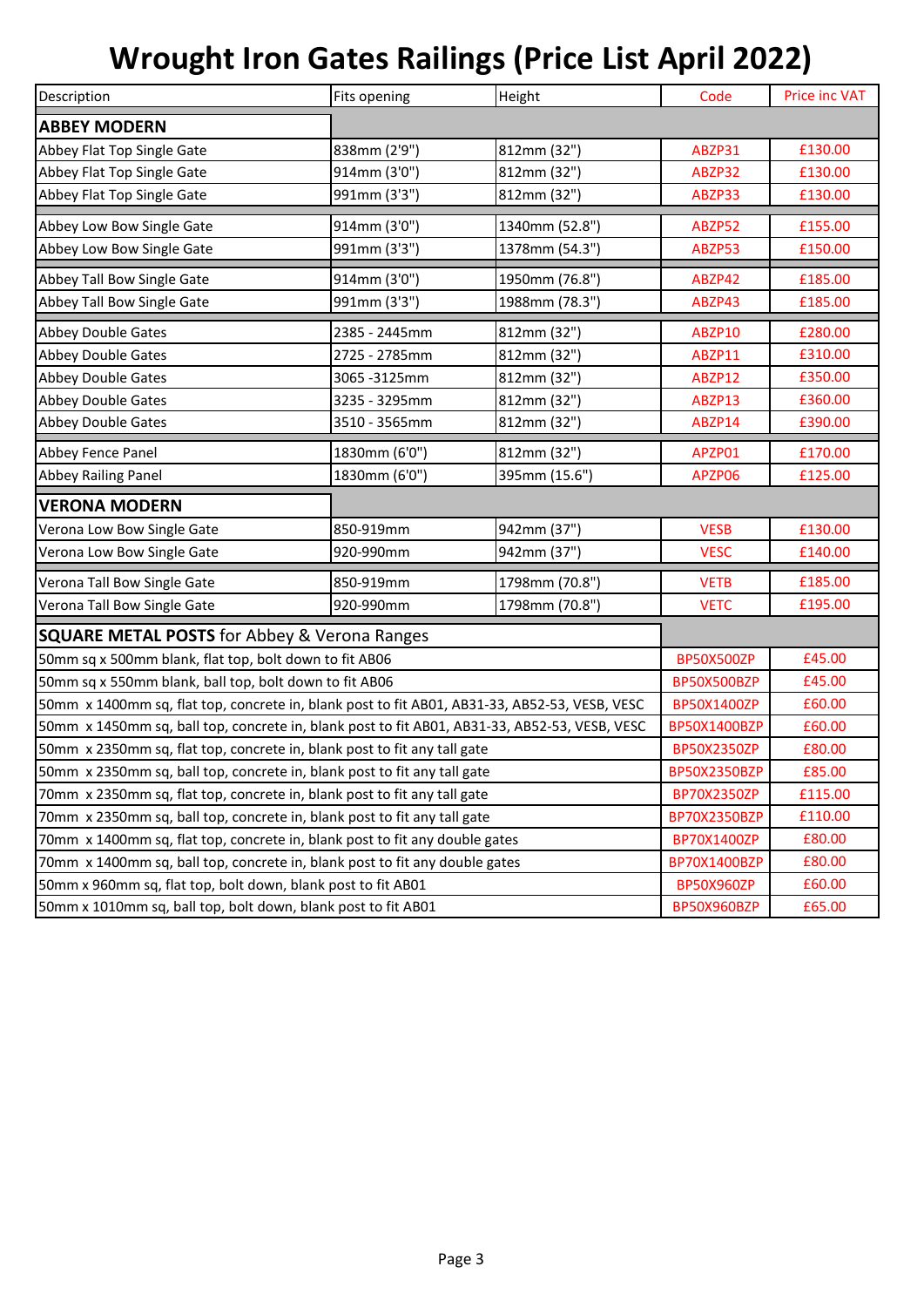| Description                                                                           | Fits opening   | Height         | Code                | <b>Price inc VAT</b> |
|---------------------------------------------------------------------------------------|----------------|----------------|---------------------|----------------------|
| <b>MANOR BALL TOP</b>                                                                 |                |                |                     |                      |
| <b>Manor Arched Railing Panel</b>                                                     | 1830mm (6'0")  | 625mm (24.6")  | MAZP04              | £160.00              |
| Manor Flat Railing Panel                                                              | 1830mm (6'0")  | 455mm (18")    | MAZP03              | £145.00              |
| Manor Fence Panel                                                                     | 1830mm (6'0")  | 915mm (36")    | MAZP01              | £190.00              |
| <b>Manor Fence Panel</b>                                                              | 1830mm (6'0")  | 1220mm (48")   | MAZP02              | £215.00              |
| Manor Tall Bow Top Gate                                                               | 762mm (2'6")   | 1943mm (76.5") | MAZP30              | £225.00              |
| Manor Tall Bow Top Gate                                                               | 914mm (3'0")   | 1943mm (76.5") | MAZP32              | £245.00              |
| Manor Tall Bow Top Gate                                                               | 1067mm (3'6")  | 1943mm (76.5") | MAZP34              | £255.00              |
| Manor Tall Bow Top Gate                                                               | 1220mm (4'0")  | 1943mm (76.5") | MAZP36              | £290.00              |
| <b>Manor Arched Double Gate</b>                                                       | 2134mm (7'0")  | 1220mm (48")   | MAZP10              | £355.00              |
| <b>Manor Arched Double Gate</b>                                                       | 2438mm (8'0")  | 1220mm (48")   | MAZP13              | £395.00              |
| Manor Arched Double Gate                                                              | 2743mm (9'0")  | 1220mm (48")   | MAZP16              | £440.00              |
| Manor Arched Double Gate                                                              | 3048mm (10'0") | 1220mm (48")   | MAZP19              | £480.00              |
| Manor Arched Double Gate                                                              | 3353mm (11'0") | 1220mm (48")   | MAZP22              | £515.00              |
| Manor Arched Double Gate                                                              | 3658mm (12'0") | 1220mm (48")   | MAZP25              | £560.00              |
| Manor Flat Double Gate                                                                | 2134mm (7'0")  | 915mm (36")    | MAZP40              | £300.00              |
| Manor Flat Double Gate                                                                | 2438mm (8'0")  | 915mm (36")    | MAZP43              | £320.00              |
| Manor Flat Double Gate                                                                | 2743mm (9'0")  | 915mm (36")    | MAZP46              | £365.00              |
| Manor Flat Double Gate                                                                | 3048mm (10'0") | 915mm (36")    | MAZP49              | £400.00              |
| Manor Flat Double Gate                                                                | 3353mm (11'0") | 915mm (36")    | MAZP52              | £420.00              |
| Manor Flat Double Gate                                                                | 3658mm (12'0") | 915mm (36")    | MAZP55              | £470.00              |
| <b>Manor Single Gate</b>                                                              | 762mm (2'6")   | 915mm (36")    | <b>MAZP05/1</b>     | £140.00              |
| <b>Manor Single Gate</b>                                                              | 914mm (3'0")   | 915mm (36")    | <b>MAZP05/3</b>     | £145.00              |
| Manor Single Gate                                                                     | 1067mm (3'6")  | 915mm (36")    | <b>MAZP05/5</b>     | £140.00              |
| <b>WESTON GATE</b>                                                                    |                |                |                     |                      |
| Weston Low Bow Single Gate                                                            | 850-919mm      | 1041mm (41")   | <b>WESB</b>         | £145.00              |
| Weston Low Bow Single Gate                                                            | 920-990mm      | 1041mm (41")   | <b>WESC</b>         | £145.00              |
| <b>SQUARE METAL POSTS</b> for Manor & Weston Ranges                                   |                |                |                     |                      |
| 50mm sq x 500mm blank, flat top, bolt down to fit MA03-MA04                           |                |                | <b>BP50X500ZP</b>   | £45.00               |
| 50mm sq x 550mm blank, ball top, bolt down to fit MA03-MA04                           |                |                | BP50X500BZP         | £45.00               |
| 50mm x 1400mm sq, flat top, concrete in, blank post to fit MA01, MA10-MA13, MA40-MA41 |                |                | BP50X1400ZP         | £60.00               |
| 50mm x 1450mm sq, ball top, concrete in, blank post to fit MA01, MA10-MA13, MA40-MA41 |                |                | BP50X1400BZP        | £60.00               |
| 50mm x 2350mm sq, flat top, concrete in, blank post to fit any tall gate              |                |                | <b>BP50X2350ZP</b>  | £80.00               |
| 50mm x 2350mm sq, ball top, concrete in, blank post to fit any tall gate              |                |                | <b>BP50X2350BZP</b> | £85.00               |
| 70mm x 2350mm sq, flat top, concrete in, blank post to fit any tall gate              |                |                | BP70X2350ZP         | £115.00              |
| 70mm x 2350mm sq, ball top, concrete in, blank post to fit any tall gate              |                |                | <b>BP70X2350BZP</b> | £110.00              |
| 70mm x 1400mm sq, flat top, concrete in, blank post to fit any double gates           |                |                | BP70X1400ZP         | £80.00               |
| 70mm x 1400mm sq, ball top, concrete in, blank post to fit any double gates           |                |                | BP70X1400BZP        | £80.00               |
| 50mm x 960mm sq, flat top, bolt down, blank post to fit MA01                          |                |                | <b>BP50X960ZP</b>   | £60.00               |
| 50mm x 1010mm sq, ball top, bolt down, blank post to fit MA01                         |                |                | <b>BP50X960BZP</b>  | £65.00               |
| 50mm x 1600mm sq, flat top, concrete in, blank post to fit MA02                       |                |                | BP50X1600ZP         | £60.00               |
| 50mm x 1650mm sq, ball top, concrete in, blank post to fit MA02                       |                |                |                     | £60.00               |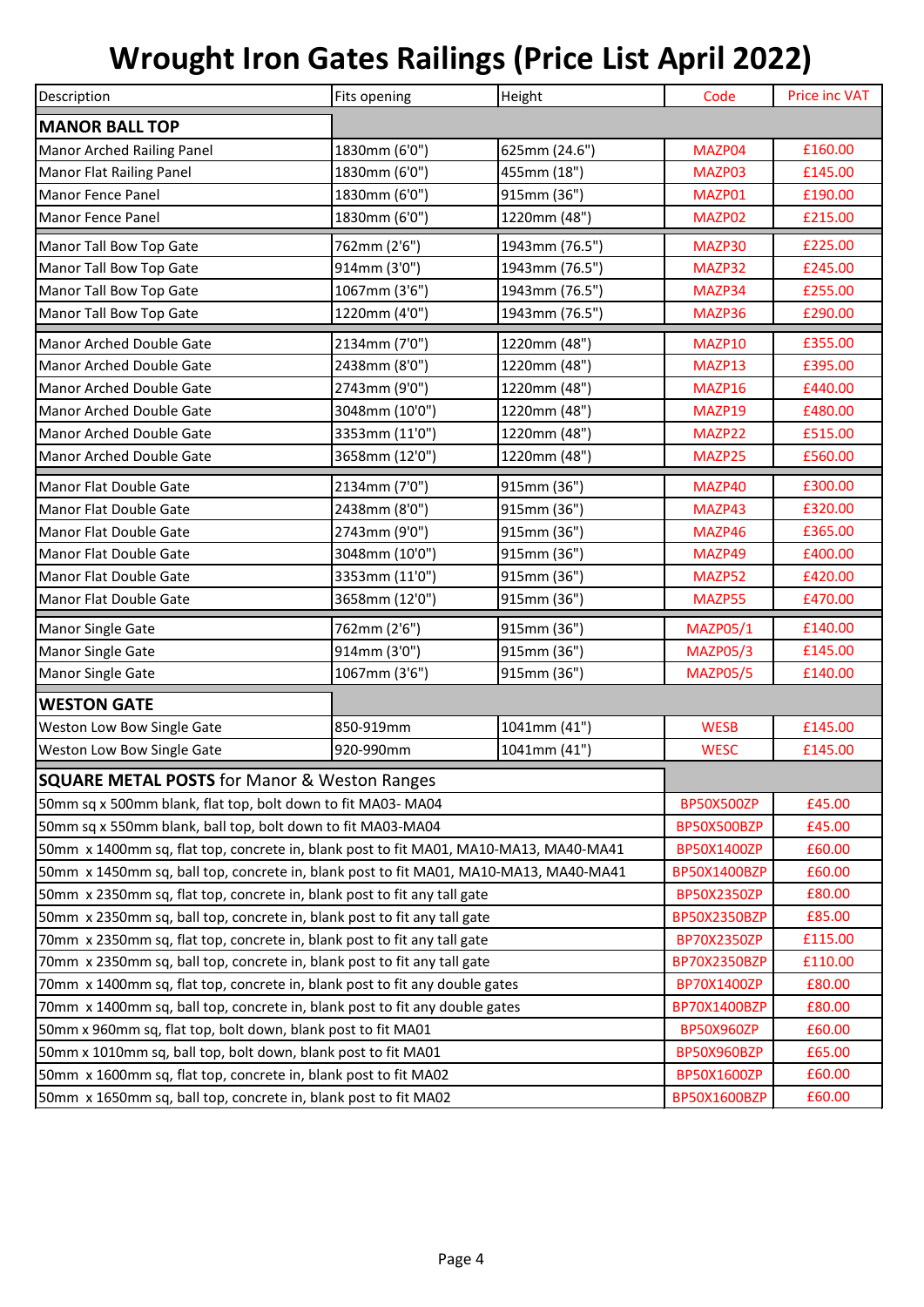| Description                                                                          | Fits opening   | Height         | Code                | <b>Price inc VAT</b> |  |  |
|--------------------------------------------------------------------------------------|----------------|----------------|---------------------|----------------------|--|--|
| <b>SAXON SPEAR TOP</b>                                                               |                |                |                     |                      |  |  |
| Saxon Arched Railing Panel                                                           | 1830mm (6'0")  | 660mm (26")    | SAZP04              | £155.00              |  |  |
| Saxon Flat Railing Panel                                                             | 1830mm (6'0")  | 360mm (14.2")  | SAZP03              | £145.00              |  |  |
| Saxon Fence Panel                                                                    | 1830mm (6'0")  | 820mm (32.3")  | SAZP01              | £190.00              |  |  |
| Saxon Tall Bow Top Gate                                                              | 762mm (2'6")   | 1970mm (77.6") | SAZP30              | £225.00              |  |  |
| Saxon Tall Bow Top Gate                                                              | 914mm (3'0")   | 1970mm (77.6") | SAZP32              | £245.00              |  |  |
| Saxon Tall Bow Top Gate                                                              | 1067mm (3'6")  | 1970mm (77.6") | SAZP34              | £255.00              |  |  |
| Saxon Tall Bow Top Gate                                                              | 1220mm (4'0")  | 1970mm (77.6") | SAZP36              | £290.00              |  |  |
| Saxon Arched Double Gate                                                             | 2134mm (7'0")  | 950-1255mm     | SAZP10              | £355.00              |  |  |
| Saxon Arched Double Gate                                                             | 2438mm (8'0")  | 950-1255mm     | SAZP13              | £395.00              |  |  |
| Saxon Arched Double Gate                                                             | 2743mm (9'0")  | 950-1255mm     | SAZP16              | £440.00              |  |  |
| Saxon Arched Double Gate                                                             | 3048mm (10'0") | 950-1255mm     | SAZP19              | £480.00              |  |  |
| Saxon Arched Double Gate                                                             | 3353mm (11'0") | 950-1255mm     | SAZP22              | £515.00              |  |  |
| Saxon Arched Double Gate                                                             | 3658mm (12'0") | 950-1255mm     | SAZP25              | £560.00              |  |  |
| Saxon Single Gate                                                                    | 762mm (2'6")   | 950mm (37.4")  | SAZP05/1            | £150.00              |  |  |
| Saxon Single Gate                                                                    | 914mm (3'0")   | 950mm (37.4")  | <b>SAZP05/3</b>     | £150.00              |  |  |
| Saxon Single Gate                                                                    | 1067mm (3'6")  | 950mm (37.4")  | <b>SAZP05/5</b>     | £150.00              |  |  |
| <b>WARWICK GATE</b>                                                                  |                |                |                     |                      |  |  |
| Warwick Low Bow Single Gate                                                          | 850-919mm      | 1076mm (42.4") | <b>WASB</b>         | £150.00              |  |  |
| Warwick Low Bow Single Gate                                                          | 920-990mm      | 1076mm (42.4") | <b>WASC</b>         | £150.00              |  |  |
| <b>SQUARE METAL POSTS</b> for Saxon & Warwick Ranges                                 |                |                |                     |                      |  |  |
| 50mm sq x 500mm blank, flat top, bolt down to fit SA03-SA04                          |                |                | <b>BP50X500ZP</b>   | £45.00               |  |  |
| 50mm sq x 550mm blank, ball top, bolt down to fit SA03-SA04                          |                |                | BP50X500BZP         | £45.00               |  |  |
| 50mm x 1400mm sq, flat top, concrete in, blank post to fit SA01, SA10-SA13, WASB & C |                |                | BP50X1400ZP         | £60.00               |  |  |
| 50mm x 1400mm sq, ball top, concrete in, blank post to fit SA01, SA10-SA13, WASB & C |                |                | BP50X1400BZP        | £65.00               |  |  |
| 50mm x 2350mm sq, flat top, concrete in, blank post to fit any tall gate             |                |                | <b>BP50X2350ZP</b>  | £80.00               |  |  |
| 50mm x 2350mm sq, ball top, concrete in, blank post to fit any tall gate             |                |                | <b>BP50X2350BZP</b> | £85.00               |  |  |
| 70mm x 2350mm sq, flat top, concrete in, blank post to fit any tall gate             |                |                | <b>BP70X2350ZP</b>  | £115.00              |  |  |
| 70mm x 2350mm sq, ball top, concrete in, blank post to fit any tall gate             |                |                | BP70X2350BZP        | £110.00              |  |  |
| 70mm x 1400mm sq, flat top, concrete in, blank post to fit any double gates          |                |                | BP70X1400ZP         | £80.00               |  |  |
| 70mm x 1400mm sq, ball top, concrete in, blank post to fit any double gates          |                |                | BP70X1400BZP        | £80.00               |  |  |
| 50mm x 960mm sq, flat top, bolt down, blank post to fit SA01                         |                |                | <b>BP50X960ZP</b>   | £60.00               |  |  |
| 50mm x 1010mm sq, ball top, bolt down, blank post to fit SA01                        |                |                | BP50X960BZP         | £65.00               |  |  |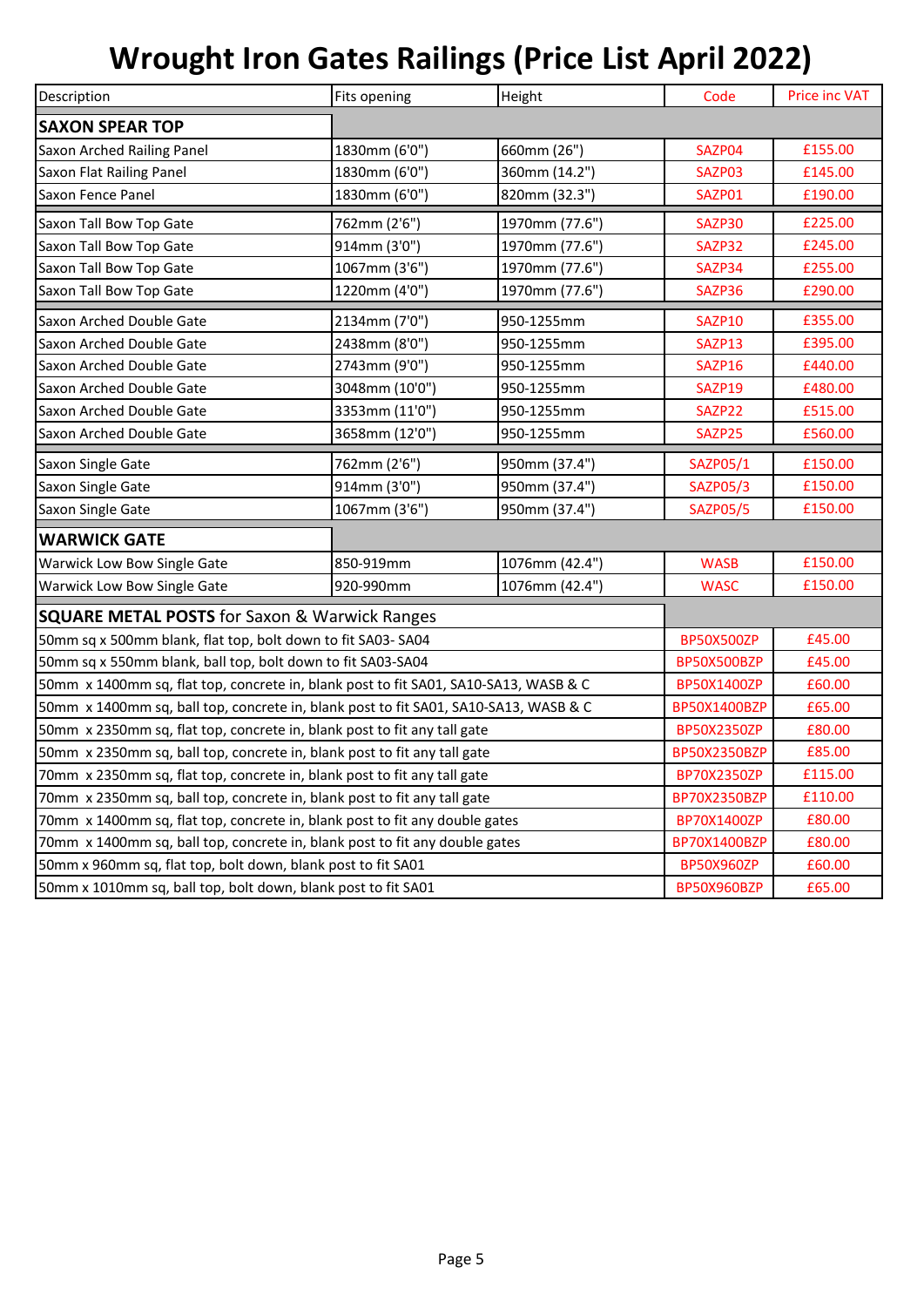| Description                                                                                 | Fits opening   | Height       | Code    | <b>Price inc VAT</b> |
|---------------------------------------------------------------------------------------------|----------------|--------------|---------|----------------------|
| <b>CORFE FLEUR-DE-LYS</b>                                                                   |                |              |         |                      |
| Corfe Single Gate                                                                           | 762mm (2'6")   | 1168mm (46") | CFZP01  | £290.00              |
| Corfe Single Gate                                                                           | 914mm (3'0")   | 1168mm (46") | CFZP03  | £325.00              |
| Corfe Single Gate                                                                           | 991mm (3'3")   | 1168mm (46") | CFZP04  | £350.00              |
| Corfe Single Gate                                                                           | 1067mm (3'6")  | 1168mm (46") | CFZP05  | £385.00              |
| Corfe Tall Single Gate                                                                      | 762mm (2'6")   | 1778mm (70") | CFZP30  | £405.00              |
| Corfe Tall Single Gate                                                                      | 914mm (3'0")   | 1778mm (70") | CFZP32  | £445.00              |
| Corfe Tall Single Gate                                                                      | 991mm (3'3")   | 1778mm (70") | CFZP33  | £475.00              |
| Corfe Tall Single Gate                                                                      | 1067mm (3'6")  | 1778mm (70") | CFZP34  | £520.00              |
| Corfe Low Double Gate                                                                       | 2134mm (7'0")  | 1168mm (46") | CFZP10  | £645.00              |
| Corfe Low Double Gate                                                                       | 2438mm (8'0")  | 1168mm (46") | CFZP13  | £715.00              |
| Corfe Low Double Gate                                                                       | 2743mm (9'0")  | 1168mm (46") | CFZP16  | £790.00              |
| Corfe Low Double Gate                                                                       | 3048mm (10'0") | 1168mm (46") | CFZP19  | £900.00              |
| Corfe Low Double Gate                                                                       | 3353mm (11'0") | 1168mm (46") | CFZP22  | £1,010.00            |
| Corfe Low Double Gate                                                                       | 3658mm (12'0") | 1168mm (46") | CFZP25  | £1,115.00            |
| Corfe Tall Double Gate                                                                      | 2134mm (7'0)   | 1778mm (70") | CFZP60  | £840.00              |
| Corfe Tall Double Gate                                                                      | 2438mm (8'0")  | 1778mm (70") | CFZP61  | £925.00              |
| Corfe Tall Double Gate                                                                      | 2743mm (9'0")  | 1778mm (70") | CFZP62  | £1,020.00            |
| Corfe Tall Double Gate                                                                      | 3048mm (10'0") | 1778mm (70") | CFZP63  | £1,135.00            |
| Corfe Tall Double Gate                                                                      | 3353mm (11'0") | 1778mm (70") | CFZP64  | £1,245.00            |
| Corfe Tall Double Gate                                                                      | 3658mm (12'0") | 1778mm (70") | CFZP65  | £1,325.00            |
| Corfe Tall Bow Top Double Gate                                                              | 2134mm (7'0")  | 2083mm (82") | CFZP90  | £970.00              |
| Corfe Tall Bow Top Double Gate                                                              | 2438mm (8'0")  | 2083mm (82") | CFZP91  | £1,110.00            |
| Corfe Tall Bow Top Double Gate                                                              | 2743mm (9'0")  | 2083mm (82") | CFZP92  | £1,215.00            |
| Corfe Tall Bow Top Double Gate                                                              | 3048mm (10'0") | 2083mm (82") | CFZP93  | £1,315.00            |
| Corfe Tall Bow Top Double Gate                                                              | 3353mm (11'0") | 2083mm (82") | CFZP94  | £1,465.00            |
| Corfe Tall Bow Top Double Gate                                                              | 3658mm (12'0") | 2083mm (82") | CFZP95  | £1,570.00            |
| <b>SQUARE METAL POSTS for Corfe Range</b>                                                   |                |              |         |                      |
| 70mm sq x 1830mm, flat top, concrete in, hinge post to suit CF01-CF05, CF10-CF16            |                |              | MP15HZP | £115.00              |
| 70mm sq x 1830mm, flat top, concrete in, latch post to suit CF01-CF05, CF10-CF16            |                |              | MP15LZP | £115.00              |
| 70mm sq x 2400mm, flat top, concrete in, hinge post to suit CF30-CF34, CF60-CF62, CF90-CF91 |                |              | MP18HZP | £135.00              |
| 70mm sq x 2400mm, flat top, concrete in, latch post to suit CF30-CF34                       |                |              | MP18LZP | £135.00              |
| 100mm x 1830mm sq, flat top, concrete in, hinge post to suit CF10-CF25                      |                |              | MP21HZP | £155.00              |
| 100mm x 2400mm sq, flat top, concrete in, hinge to suit CF60-CF65 & CF90-CF94               |                |              | MP23HZP | £185.00              |
| 150mm x 2400mm sq, flat top, concrete in, hinge to suit CF90-CF95                           |                |              | MP24ZP  | £270.00              |

| <b>Garden Rose Arches</b>   |        |                    |       |         |  |
|-----------------------------|--------|--------------------|-------|---------|--|
| Description                 | Height | Width              |       |         |  |
| Abbey Modern Rose Arch      | 2286mm | 1100mm             | ARA43 | £160.00 |  |
| York Scroll Small Rose Arch | 2134mm | 1067 <sub>mm</sub> | YRA42 | £110.00 |  |
| York Scroll Large Rose Arch | 2032mm | 1524mm             | YRA60 | £115.00 |  |